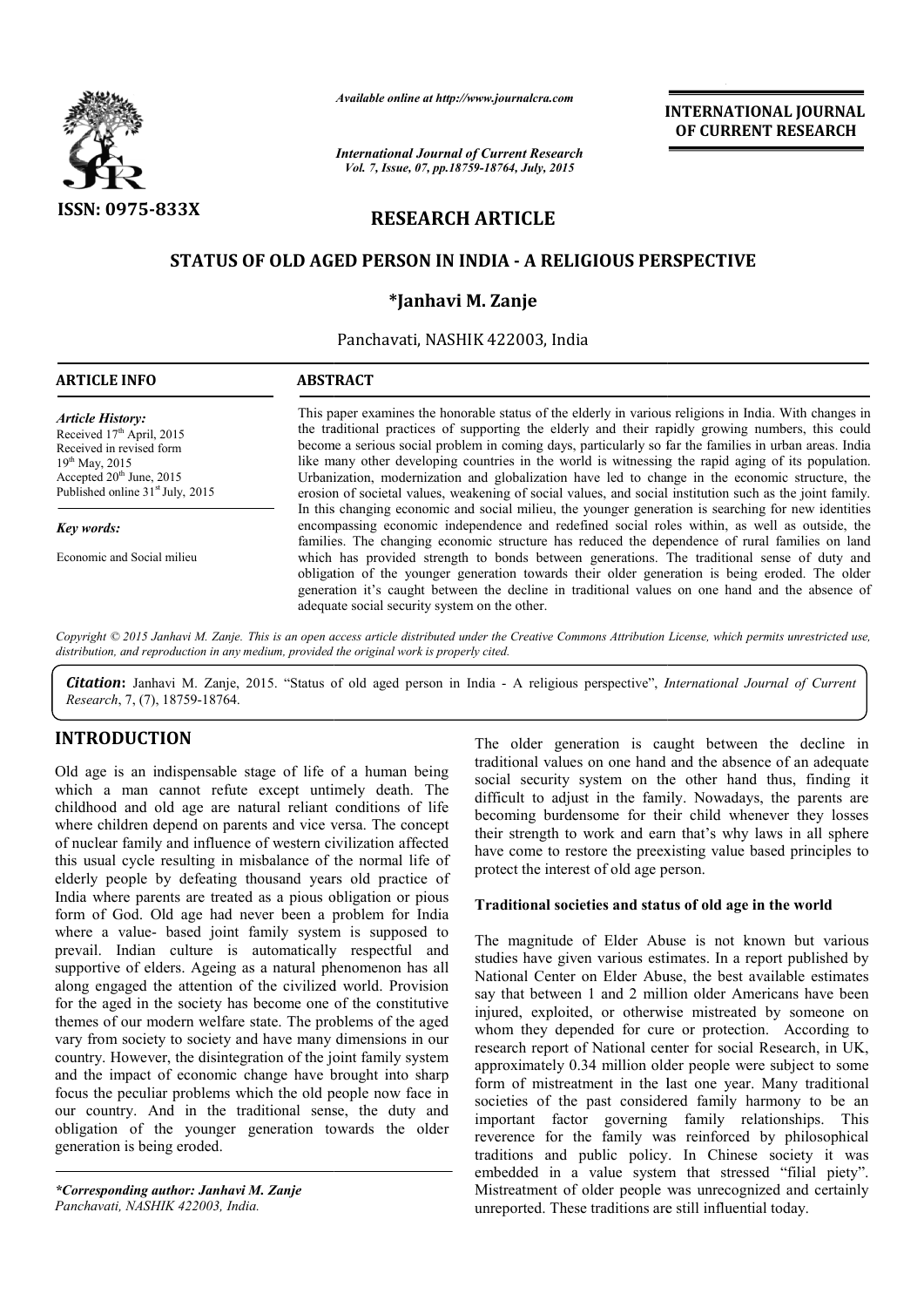Studies in the United States of attitudes toward older abuse revealed that citizens of Korean origin believed in the primacy of family harmony over individual well being as a yardstick for determining whether a particular behavior was regarded as abusive or not . Similarly people of Japanese origin considered the "group" to be paramount, and that an individual's wellbeing should be sacrificed for the good of the group. In some traditional societies older widows are abandoned and their property seized. Mourning rites of passage for widows in parts of Africa and India include practices that elsewhere would certainly be considered cruel, for example sexual violence, forced levirate marriages and expulsion from their homes In some places accusations of witchcraft, often connected events on the local community such as a death or crop failure, are directed at isolated, older women. In sub-Saharan Africa, accusations of the practice of witchcraft have driven many older women from their homes and their communities to live in poverty in urban areas. In the United Republic of Tanzania, an estimated 500 older women accuses of witchcraft are murdered every year. These acts of violence have become firmly entrenched as social customs and may not be considered locally as "elder abuse'.

#### Situation in India

In the context of the changing demographic scene and social values, the situations of the elderly in Indian society as becoming more critical and of late abuse and neglect of the elderly in the family context especially is emerging as a significant problem. The traditional norms and values of Indian society laid stress on giving respect and taking care of older persons. The family has traditionally fulfilled the needs of the elderly in respect to social, psychological and economic security. In turn the elderly have contributed acquired wisdom, accumulated wealth and maintained family harmony. In other words, this relationship has been symbiotic. Such a system of mutual support however, is facing headwinds in a modern day society. Assessing the impact of the forthcoming social changes on the status of older persons, many experts apprehended that the transitions from an agrarian to an urbanized society would certainly worsen the plight of older persons. Hence the older persons face innumerable problems to adjust to, in varying degrees. These problems range from absence of income to physical dependence and loss of social role and recognition.

#### Todays problems of the elderly

Though aging is the natural stage of human life, it brings with it innumerable problems for the people who have grown old. There are some major problems of the aged in the lights of the findings from various studies is explained below.

1) Economic problems – as far as economic problems are concerned, they are very basic to all the other problems faced by the aged. With superannuation, a person has to retire from the service, which not only results in loss of employment and social status but also a substantial reduction in his income level. Majority of the elderly face acute financial problems, which makes older persons economically insecure.

- 2) Physiological problems with growing age, older persons experience various anatomical and physiological changes. This changes bring many psychological, behavioral and attitudinal changes in them. Consequently, they have to suffer varied sorts of psychological problems such as loss of physical strength and stamina, which become more acute as a person grows older.
- 3) Housing related problems Housing for the aged should be suitable not only to the living pattern which they have established in optimum health, but also to conditions of failing health and illness, commonly associated with later years of life such as failing eye sights and hearing, slowing and unsureness of step, diminishing energy and more acute disabilities such as blindness, forgetfulness etc. on this pattern, the housing available to a majority of the senior citizens may be found inappropriate and unsuitable to their requirement. The sizable populations of older widows as well as the older males have been facing the problems of "where to lives peacefully".
- 4) Problems of the Elder Abuse Elder abuse is usually defined as any ill treatment to an older person. It refers to as older to "infliction of physical, emotional or psychological harm on an older adult." Some of the elderly persons face the problem of verbal abuse some face neglect followed by material abuse and physical abuse.

#### Elder abuse

The definition developed by Action on Elder Abuse in the United Kingdom and adopted by the International Network for the prevention of Elder Abuse states that: "Elder Abuse is a single or repeated act or lack of appropriate action, occurring within any relationship where there is an expectation of trust which causes harm or distress to an older person." Such abuse is generally divided into the following categories:

- Physical abuse- the infliction of pain or injury, physical coercion, or physical or drug induced restraint.
- Psychological or emotional abuse the infliction of mental anguish.
- Financial or material abuse- the illegal or improper exploitation or use of funds or resources of the older person.
- Sexual abuse non-consensual sexual contact of any kind with the older person.
- Neglect- the refusal or failure to fulfill a care giving conscious and intentional attempts to inflict physical or emotional distress on the older person.

### Religious aspect of oldaged in India

All religions and all societies in India have given parents an honorable status. From a purely material view point, we find ourselves indebted to our parents, particularly our mother. She not only nourished us in her womb, but went through pain and suffering. She loved us even before we were born. She toiled when we were totally helpless infants. She spent sleepless nights caring for us. Our parents as team provided for all our needs: physical, educational, psychological, and in many instances religious, moral and spiritual. Our indebtedness to our parents is so immense that it is not possible to repay it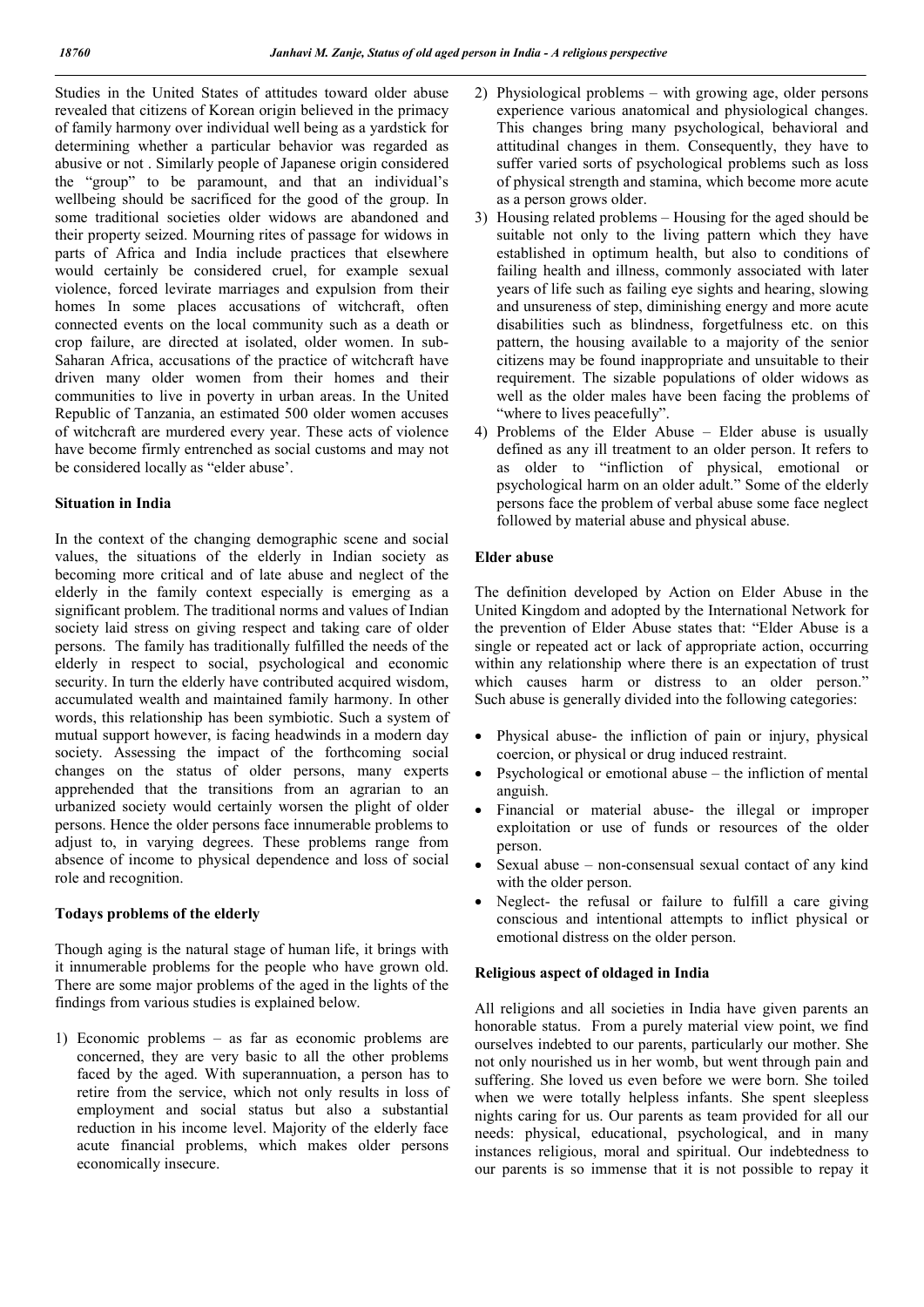fully. In lieu of this, it becomes obligatory for us to show the utmost kindness, respect, and obedience to our parents. In following passages Researcher have explain general and comparative sources of religious aspect of old aged or parents in various religions:

#### Hinduism

"The father is the physical form of the Lord of creatures, the mother is the physical form of the Earth….The trouble that a mother and father endure in giving birth to human beings cannot be redeemed even in hundred years. He should constantly do what pleases the two of them…… [The Laws of Manu, 2:226]

"This earth is my mother and I am the son of this earth"… [Atharva Veda, 12-1-12]

Both of these sources shows human beings should respect their mother and father.

Our Shastra's have always been raised the status of a mother to the level of Goddess. The first thing that a child is taught is respect for the mother and father. For children, the parents are therefore divine. This concept of respect for mother and father is extended to other natural phenomena which provide sustenance for life. For example- Rivers are worshiped as mother, the cow provider of milk, is worshipped as mother. Similarly the earth is treated as mother and is respected. Hindus consider the service of one's parents to be a pious and divine duty and preventing any one from carrying that duty is considered to be a sinful act. The story of Shravan kumar, who was dedicated to serve his parents, is often recited.

#### Cultural perspective and social interaction in Hinduism

Aged in India has been highly regarded since the earliest times of Indian history. Teachings of Hinduism strongly emphasize the concept of filial piety along with a moral responsibility to take care of one's parents in old age. Hindus are expected to veneer and worship their ancestors ritualistically. A period of "shradhs" among Hindus is set aside each year to engage in such rituals to perpetuate the memory and remembrance of the deceased parents. If one worships their ancestors, they are blessed and prosper in their chosen profession or business. The family and kinship ties in India are intense, emotional and socially obligatory. There is deep respect for age and honorific titles such as *bapu, aapa, ji hazur, abba, bajuarg, mata, dad/, chachi and many* other titles are used every day in addressing the elderly. A frail and elderly person is given hand in public places to cross the street or walking up a staircase. People willingly give up their seats for the elderly in buses, railway compartments and other modes of transportation. If one refuses to do so, the public brings guilt and shame upon the person. Such kind of behavior interaction in everyday life has great relevance for the position and reverence accorded to the aged in India. Traditionally an Indian family in rural areas consists of more than three generations sharing economic activities and living under the same roof. The patriarch of such a joint family has the absolute authority and makes all the major decisions, from choosing a bride for an unmarried son to permitting another son to enter a profession of his choice. Sons when they get married bring their wives to this joint household. The matriarch does not have similar authority; nonetheless, she exercises a great control over the matters of hearth and home. All daughters-in-law are expected to pay homage as well as be obedient to her. Any violation of such family norms could result in humiliation, disrespect, or denouncing of the daughter-in-law. The patriarch seldom interferes in the affairs of the women in the household and segregated sex roles are maintained between sexes. Even today both in the urban and rural areas majority of the families are managed by a patriarch. If and when a joint family grows very large or the patriarch dies, the family will divide itself among several households headed by each brother. The surviving parent could choose to live alone, as some do; but majority of the choose to move with one of their favourite sons. These brothers start their new join families and the process of formation and fission continues. Seldom does one think or plan setting up a conjugal household in the typical Western sense.

In a joint family everyone is not hard working or successful in their endeavors. By the efforts of those who are energetic and able, the older parents as well as les capable kin are supported with a sense of moral obligation, religious duty and filial piety. By doing so one is able to perform both the Dharma and Karma expected of all Hindus transgressing a cycle of births and rebirths in this world. Reluctance to take over such obligations or perform them according to the social norms could result in invisible, unexpected and sometime heart wrenching consequences such as severe illness, birth of a handicap child, injury to one's self, destruction of a valuable possession, or severe mental anguish. There are overwhelming cultural compulsions if one do not take care of elderly parents or kin.

Islam – The position of parents, and the mutual obligations and responsibilities, have been addressed in Islam in great detail. The Qur'anic commandments as well as the sayings of Prophet Muhammad guide us in this matter. The parent child code of behaviors in Islam is unique, since rules were laid down by divine command. Reference to parents has been made at least 15 times in the Holly Qur'an. There are numerous traditions of the prophet Muhammad on this subject. Researchers first quote some of the Qur'anic verses here:

"And We have enjoined upon man concerning his parents - His mother beareth him in weakness upon weakness, and his weaning is in two years - Give thanks unto Me and unto thy parents. Unto Me is the journeying. (14) But if they strive with thee to make thee ascribe unto Me as partner that of which thou hast no knowledge, then obey them not. Consort with them in the world kindly, and follow the path of him who repenteth unto Me. Then unto Me will be your return, and I shall tell you what ye used to do - (15) [Luqman31]

According to the above verse, gratitude to God and to parents go hand in hand. Gratitude to God is incomplete without showing gratitude to one's parents. Since being grateful to God is a form of ibadah (worship) which earns heavenly rewards, it can therefore be said that being grateful to one's parents also earns heavenly rewards.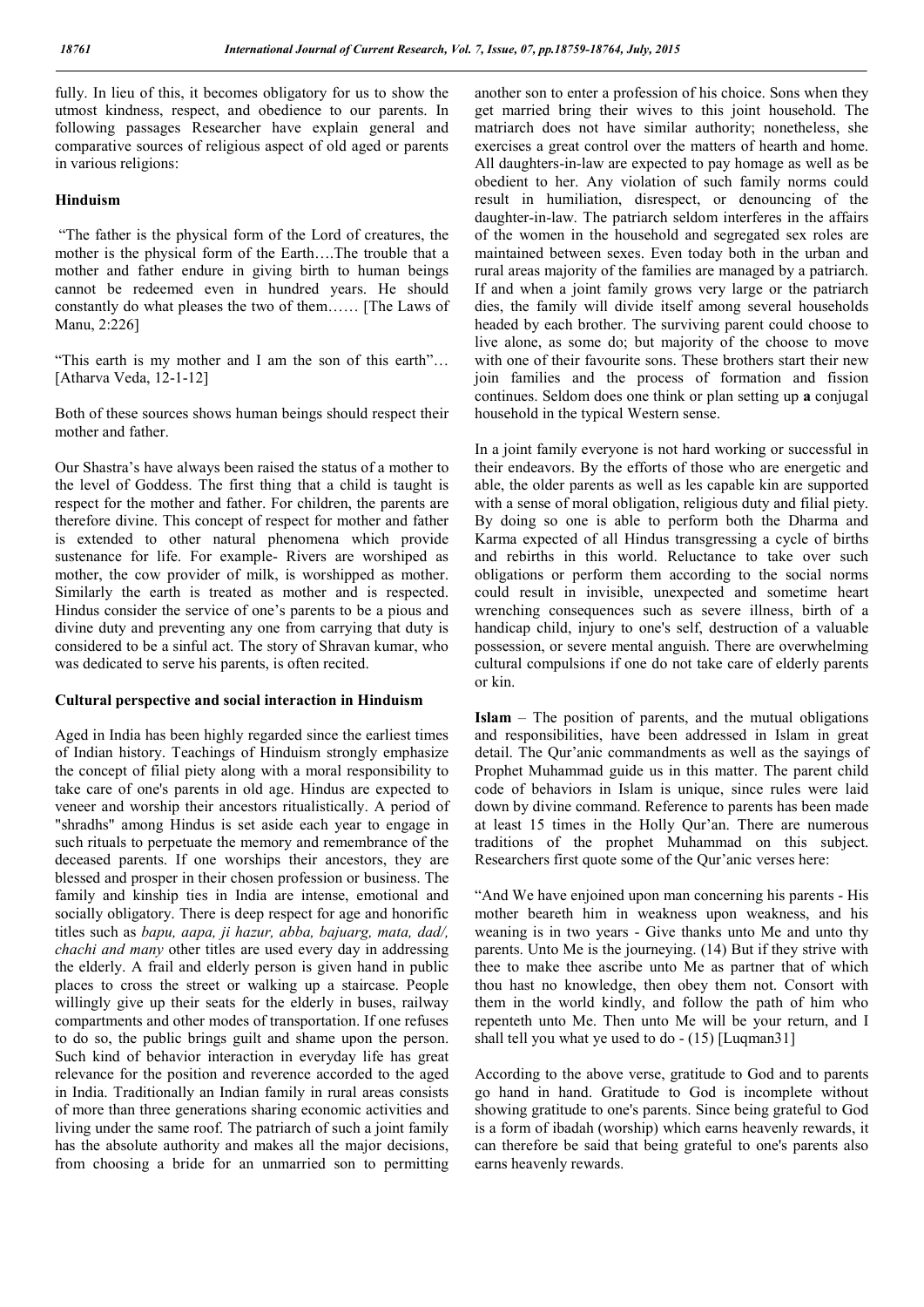Thy Lord hath decreed, that ye worship none save Him, and (that ye show) kindness to parents. If one of them or both of them attain old age with thee, say not "Fie" unto them nor repulse them, but speak unto them a gracious word. (23) And lower unto them the wing of submission through mercy, and say: My Lord! Have mercy on them both as they did care for me when I was little. (24) [Al-Isra 17]

And serve Allah. Ascribe no thing as partner unto Him. (Show) kindness unto parents, and unto near kindred, and orphans, and the needy, and unto the neighbour who is of kin (unto you) and the neighbour who is not of kin, and the fellow-traveller and the wayfarer and (the slaves) whom your right hands possess. Lo! Allah loveth not such as are proud and boastful, (36) [An-Nisa 4]

Thus, God has enjoined on us to show kindness, respect, and humility to our parents. We are commanded to do this, even though they may have injured us. The only exception to the above command is made in the following verse

We have enjoined on man kindness to parents; but if they strive to make thee join with Me that of which thou hast no knowledge, then obey them not. Unto Me is your return and I shall tell you what ye used to do. (8) [Al-Ankaboot 29]

Some of the traditions of Prophet Muhammad and of the learned members of his family, about our responsibilities toward our parents are quoted here:

*"Paradise lies under the feet of the mother."*

*"God's pleasure is in the pleasure of the father, and God's displeasure is in the displeasure of the father."*

*"He who wishes to enter Paradise through its best door must please his parents."*

*"It is a pity that some people may not attain Paradise, on account of not serving their old parents."*

*"If a person looks with love at his parents, God writes in his favor the reward equal to the performance of one Hajj."*

*[Someone asked, "will this promise be good if one looks at his parents one hundred times a day?" The Holy Prophet (pbuh) replied, "even if one does so a hundred thousand times a day, God gives the reward accordingly."]*

*"A man or woman is bound to be good to his or her parents, even though they may have injured him or her."*

Imam Ja'far al-Sadiq (r.a.), the great-great-grandson of the Prophet Muhammad (peace be upon him) is reported to have quoted Imam 'Ali (may Allah be pleased with him) that, "disobedience to parents is a major sin." He also stated that, "if a person looks at the face of his or her parents with wrathful eyes, despite the fact that injustice was done to him or her by the parents, his or her salah (prayer) will not be accepted by God."

According to one of the Hadith-e-Qudsi, the following is reported about the status of parents:

*"God has commanded that if anybody prays equal to the invocations performed by the prophets, such prayers will do no good if that person has been cursed by his or her parents."*

It has also been related that the very first words which have been written on the Lauh-e-Mahfuz (The Heavenly Preserved Tablet) are:

*"I am God, and there is no deity except Me. I am pleased with those with whom their parents are pleased, and I am displeased with those with whom their parents are displeased."* Prophet Muhammad (peace be upon him) is reported to have said: "On the Day of Judgment, my person will not be seen by those who drank liquor, those who on hearing my name did not invoke the blessings of God on me, or those who were cursed and disowned by their parents."

'Ali ibn al-Husain (may Allah be pleased with him) is reported to have said: "The right of your mother on you is that you should know that nobody could endure the trouble and the conditions under which she protected you and nourished you with the juice of her life, and tried with her heart and soul to satisfy all your needs in relation to hunger, thirst, dress, etc. She passed sleepless nights, suffering anxieties. She provided you with shelter against heat and cold, and protected you from ailments. It is not possible for you to compensate her, or thank her enough for all the services, except that God may give you guidance for that. The right of your father on you is that you should know that it is he who brought you into existence, and you are a branch of the tree of his life."

According to a reliable tradition, it is related that a man came to Prophet Muhammad and asked him to whom he should render kindness. The prophet told him to be kind to his mother. Three times he put the same question to the prophet, and three times he got the same answer. When he asked the question the fourth time, he was told to be kind to his father, indicating that the mother's right took precedence over that of the father. Parents' duties: Islam has assigned certain duties to parents that they must fulfill. If they fail in those, they will be questioned about it. Besides providing the basic necessities of life, Islam requires that the parents teach their children about the Oneness of God, the Quranic commandments, values, the Prophets and their teachings, and the moral code of Islam as according to the Quran and the Sunnah (teachings) of Prophet Muhammad (peace be upon him). Let us pray to God that He guide us to be respectful, kind, and obedient to our parents, and that we continue to show them humility regardless of the power, position, wealth, and influence we may possess. Let us also pray that we be patient, kind, thoughtful, and friendly with our children, as we guide them through their lives, and that we discharge our responsibilities towards them as required by our religion, so that God may be pleased with us, and may He Bless and reward us, both in this world and in the Hereafter. *Ameen.*

#### Confucianism

Confucius. *Analects,* Arthur Waley translation, Chapter Two:

Mang I asked what filial piety was. The Master said, "It is not being disobedient." Soon after, as Fan Ch'ih was driving him,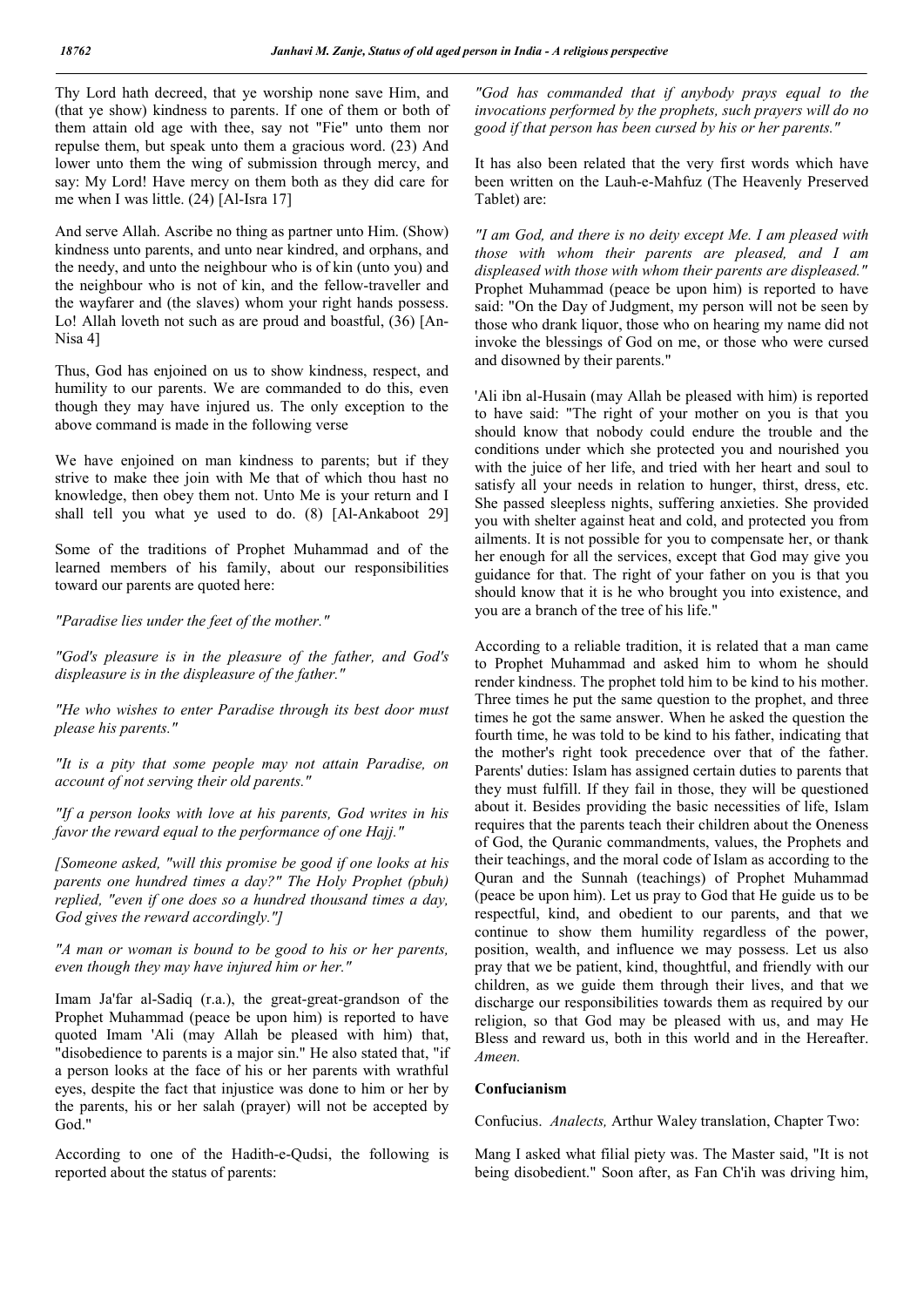the Master told him, saying, "Mang-sun asked me what filial piety was, and I answered him,-'not being disobedient.'" Fan Ch'ih said, "What did you mean?" The Master replied, "That parents, when alive, be served according to propriety; that, when dead, they should be buried according to propriety; and that they should be sacrificed to according to propriety." Mang Wu asked what filial piety was. The Master said, "Parents are anxious lest their children should be sick." Tsze-yu asked what filial piety was. The Master said, "The filial piety nowadays means the support of one's parents. But dogs and horses likewise are able to do something in the way of support;-without reverence, what is there to distinguish the one support given from the other?" Tsze-hsia asked what filial piety was. The Master said, "The difficulty is with the countenance. If, when their elders have any troublesome affairs, the young take the toil of them, and if, when the young have wine and food, they set them before their elders, is THIS to be considered filial piety?"

## Judaism

## Jewish Scriptures

Honor your father and your mother that you may long endure on the land that the Lord your God is assigning to you. (*Tanakh*, Torah, Exodus 20:12)

Lo, I will send the prophet Elijah to you before the coming of the awesome, fearful day of the Lord. He shall reconcile parents with children and children with their parents, so that, when I come, I do not strike the whole land with utter desolation. (*Tanakh,* Nevi'im, Malachi 3:23-24)

## Excerpts from *The Legends of the Jews* by Louis Ginzberg, Volume III

But when the people heard the fifth commandment, "Honor thy father and thy mother," they said: "According to our laws, if a man enrolls himself as a servant of the king, he thereby disowns his parents. God, however, makes it a duty to honor father and mother; truly, for this is honor due to Him." [222]

It was with these words that the fifth commandment was emphasized: "Honor thy parents to whom thou owest existence, as thou honorest Me. Honor the body that bore thee, and the breasts that gave the suck, maintain thy parents, for thy parents took part in thy creation." [223]

For man owes his existence to God, to his father, and to his mother, in that he receives from each of his parents five of the parts of his body, and ten from God. The bones, the veins, the nails, the brain, and the white of the eye come from the father. The mother gives him skin, flesh, blood, hair, and the pupil of the eye. God gives him the following: breath, soul, light of countenance, sight, hearing, speech, touch, sense, insight, and understanding. [224]

When a human being honors his parents, God says: "I consider it as if I had dwelled among men and they had honored Me," but if people do not honor their parents, God say: "It is good that I do not dwell among men, or they would have treated Me superciliously, too." [225]

God not only commanded to love and fear parents as Himself, but in some respects He places the honor due to parents even higher than that due Him. A man is only then obliged to support the poor or to perform certain religious ceremonies, if he has the wherewithal, but it is the duty of each one even to go begging at men' doors, if he cannot otherwise maintain his parents. [226]

## Christianity

## Martin Luther's *Small Catechism*

Thou shalt honor thy father and thy mother, that it may be well with thee, and thou may est live long on the earth. Q. What does this mean? A. We must respect and love God, so that we will neither look down on our parents or superiors nor irritate them, but will honor them, serve them, obey them, love them, and value them.

## Conclusion

It may be conclude by saying that even though our all religions have given parents an honorable status then why we say that, in India, older generations are not aware of their human rights due to high prevalence of illiteracy and lack of awareness. Our all religions totally emphases on obligation for children to show the utmost kindness, respect and obedience to our parents. Unless there is service done to our elders, we cannot consider ourselves any closer to being human beings doing our duty. We may have all our worldly education, qualification ranging from graduation, post graduation, doctorates etc. we may be well educated but definitely not learned if the fundamental aspects of life are not adhered to. On the other hand, in our country, due to comparatively high physical as well as psychological vulnerability their cries for help remain within four walls, that's why only a few cases of violation of human rights of elderly come out. Ever increasing numbers of distress calls from older persons clearly indicate disturbing condition of Human Rights of older persons in India. So it should be the constitutional duty of the state to make an act for the welfare and extra protection of the senior citizen including palliative care.

## **REFERENCES**

- Bhat, K. 2001. Ageing in India :Drifting international relation, challenges and option. Cambridge journal online, 21: 621- 640.
- Dandekar, K. 1993. The elderly in India, New Delhi : sage publishers.
- Gormal, K. 2003. Aged in India. Mumbai: Tiss publishers.
- Gorman, M., Petersen, T. 1999. Violence Against Older People and its Health Consequences: Experience from Africa and Asia. London, Help Age International.
- Megret, F. 2011. 'The human rights of older persons: a growing challenge' human rights law Review, vol.11, pg 37-66.